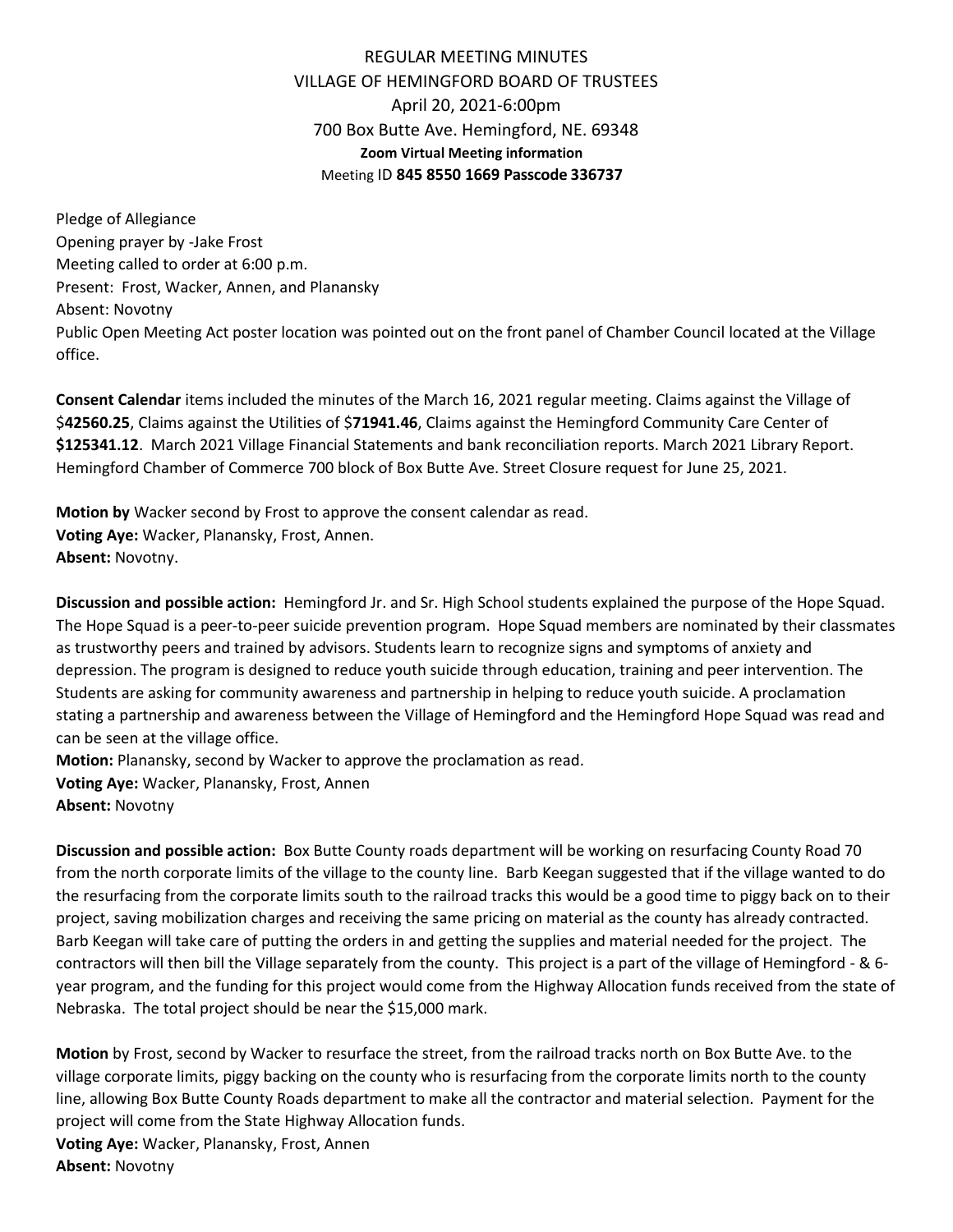**Discussion and possible action:** Village Audit- no discussion or action taken.

**Discussion and possible action:** Due to the fact windows explorer will no longer be in existence in the fall of 2021 and the electronic medical record system at the care center operates on explorer it is necessary to upgrade the current system and set up a new platform on Windows Chrome or Edge. Current system is Well Sky and is very user friendly and would like to continue with this company. EMR's are required and would be more costly to move to another company. The quoted bid would also include a financial module virtually eliminating QuickBooks except for payroll. Well Sky felt that we would be able to integrate approximately 90% of current data. Leaving only 10% that would need to be hand entered. With time restraints getting started with this project sooner rather than later is preferred. WellSky will work with payment plans allowing for monthly budgeting.

Motion by Wacker, Second by Planansky to approve the purchase as a new EMR system/platform and integration of data as quoted by WellSky quote adding the financial module to the system.

**Voting Aye:** Wacker, Planansky, Frost, Annen

**Absent:** Novotny

**Discussion and possible action:** Approval of Hemingford Community Care center Employee Handbook updates. No action taken Suggested that Cathy work with Libby on the wording on the policies and return with the updates at a later date**.**

**Discussion and possible action:** Trustee Novotny, and Wacker met with Barb, Dusty, and Libby to discuss wants and needs that we would like to see in a potential contract for service with the Box Butte County Sheriffs Department. The thought is 24 on duty hours dedicated to Hemingford. The days that we are looking at would be Saturdays, Sundays, and Mondays. Deputy Sutphen will work on a sample schedule to see how our request could possibly work out with their current staff. Information only no action taken.

**Discussion and possible action:** The Hemingford Planning commission heard a request for a special use permit at 420 Cheyenne, the property had been New Image Salon and held its own special use permit. A permit would be required to operate a business in a residentially zoned district. The new owner of the property operates a Child Care Facility and presented a petition of support from neighboring residents for the business. Planning Commission member Kyle Huss reported to the board that is the recommendation of the planning commission that a special use permit be granted to Sarah Lilley for the operation of Little Garden Child Care at 420 Cheyenne Ave. Hemingford NE. for as long as she continues to own the property and operate a Child Care Facility.

**Motion** by Planansky, Second by Wacker to approve the special use permit for Sarah Lilley/Little Garden Child Care at 420 Cheyenne Hemingford NE.

**Voting Aye:** Wacker, Planansky, Frost, Annen **Absent:** Novotny

**Discussion and possible action:** Annual evaluation of Barb Straub Village Administrator. Trustee Wacker, and Frost met with Straub to review her performance evaluation by board members. The evaluation was really good, future goals, wants and needs were discussed. Barb has not had a pay increase in 2 years. The recommendation of Wacker and Frost is to increase Barb Straub's Salary to \$65,000 per year. This salary would be at the top end of the scale when looking at statewide salary surveys.

**Motion** by Wacker, Second by Planansky to accept the recommendation and increase the Administrators salary to \$65,000 per year.

**Voting Aye:** Wacker, Planansky, Frost, Annen **Absent:** Novotny

**Hemingford Community Care Center Report:** Census is 21 on the Nursing Home side and 9 on the Assisted Living side. Still looking for a charge staff person for nights either LPN or RN to be finished with agency staffing. State Survey team has been in the facility and off for two days waiting to return to complete the survey. Service agreements have been